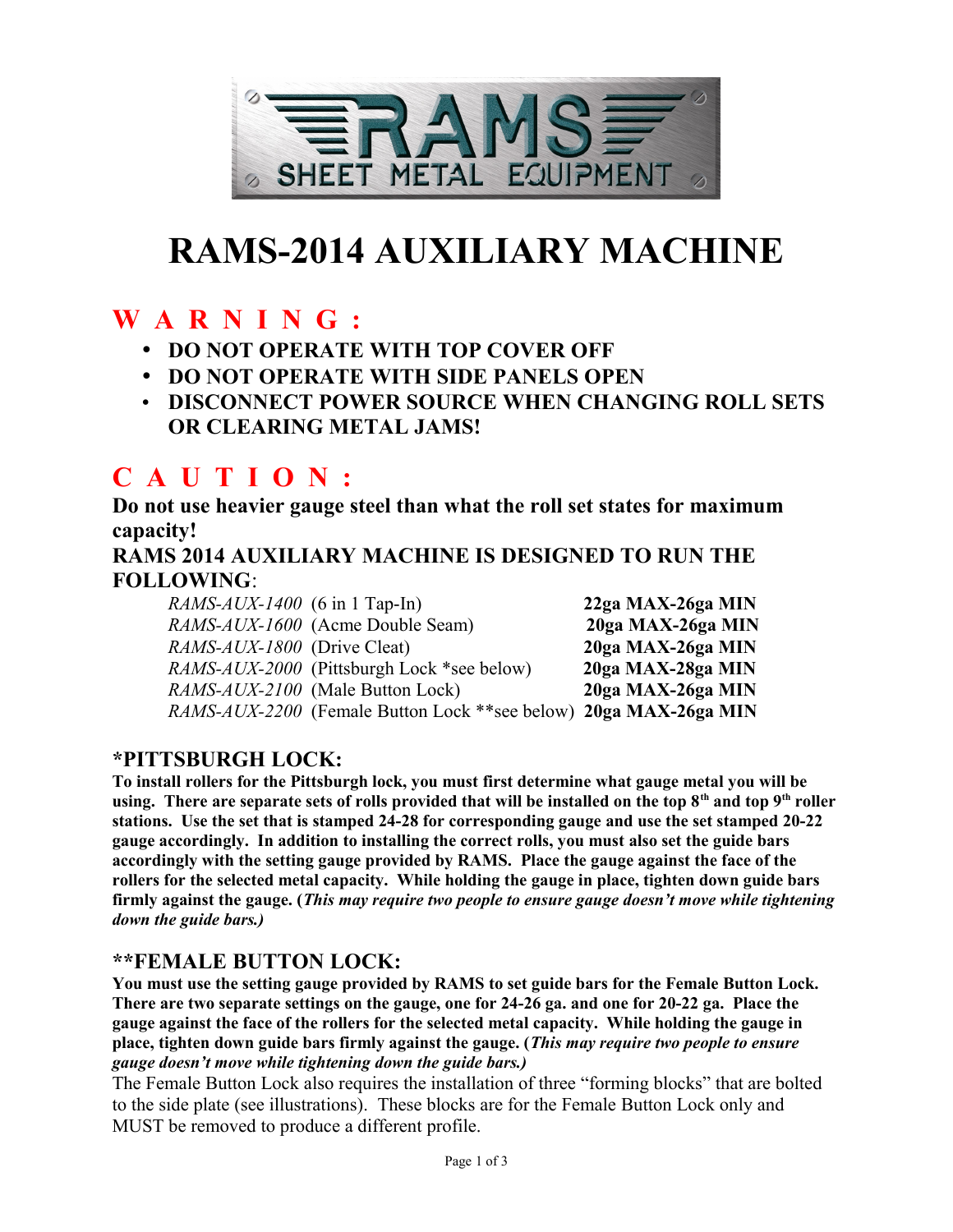# **OPERATION:**

### ROLL SET INSTALLATION:

- 1. Disconnect Machine from Power Source.
- 2. Remove top cover and open hinged side.
- 3. Select desired roll set.
- 4. Always wipe the shafts prior to installing a new roll set. Be sure the Roll Bores & Drive Shafts are clean and free of debris.
- 5. CRITICAL: MAKE SURE ROLLS ARE IN THE PROPER NUMERIC ORDER!
	- \* The roll stations are always numbered in sequence. Station one starts from the power switch in sequence to opposite end of machine (see illustrations).
- 6. Slide both T1 & B1 rollers on simultaneously until they click into position and repeat for all roll set stations. (Note the MAX gauge capacity for the selected rolls.)
- 7. Change and set guide bars to correspond with the selected roll set.
- 8. Close hinged sides and replace top cover to operating positions
- 9. Re-establish Power Source.

## **TO CHANGE OUT ROLL SET:**

- **1.** REPEAT STEPS 1-4 above.
- **2.** Depress quick release button on square drive shaft and remove the T1 & B1 rollers at the same time and repeat until all roll set stations are empty.
- **3.** Repeat steps 5-9 above.

## **CLEARING A JAM:**

- 1. Disconnect Machine from Power Source.
- 2. Remove Top Cover by loosening side knobs
- 3. Completely disengage the top four stabilizing bolts.
- 4. Break free both quick jam release bolts and then loosen bolts SIMULTANEOUSLY by hand; the top plate will automatically lift from the bottom plate. (*Assist lift if necessary – use top cover knobs to help lift top plate. Never use anything to pry in between the plates, as this will damage the surface and cause misalignment.*) Once you have created enough space, clear the jam.
- 5. Once jam is cleared, reverse process to return machine to original condition. *(Always check that gear teeth are properly aligned and fully meshing, prior to tightening the top plate back down. Simply rotate shaft to align the teeth, this will avoid damage to the machine, and prevent gear teeth from chipping.)*
- \* See product video for demonstration(s) and more information.